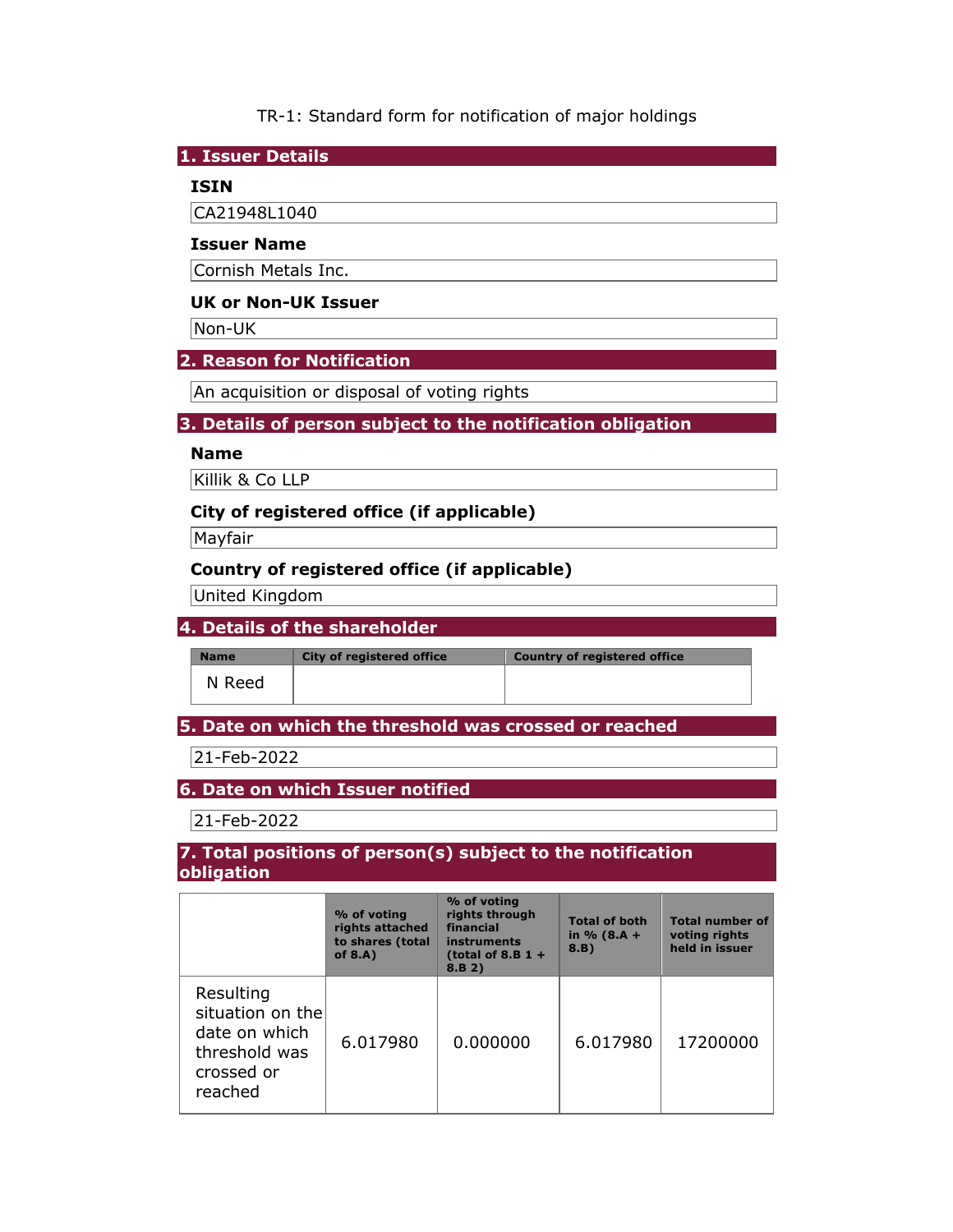| Position of<br>previous<br>notification (if<br>applicable) | 5.997000 | 0.000000 | 5.997000 |  |
|------------------------------------------------------------|----------|----------|----------|--|
|------------------------------------------------------------|----------|----------|----------|--|

#### **8. Notified details of the resulting situation on the date on which the threshold was crossed or reached**

## **8A. Voting rights attached to shares**

| <b>Class/Type of</b><br>shares ISIN<br>code(if possible) | Number of direct<br>voting rights<br>(DTR5.1) | Number of<br>indirect voting<br>rights (DTR5.2.1) | % of direct voting<br>rights (DTR5.1) | $\%$ of indirect<br>voting rights<br>(DTR5.2.1) |
|----------------------------------------------------------|-----------------------------------------------|---------------------------------------------------|---------------------------------------|-------------------------------------------------|
| CA21948L1040 17200000                                    |                                               |                                                   | 6.017980                              |                                                 |
| Sub Total 8.A                                            | 17200000                                      |                                                   | 6.017980%                             |                                                 |

# **8B1. Financial Instruments according to (DTR5.3.1R.(1) (a))**

| <b>Type of financial</b><br>instrument | date | $\mathsf{\mathsf{Expiration}}$ Exercise/conversion<br><b>period</b> | Number of voting rights that<br>may be acquired if the<br>instrument is<br>exercised/converted | $\%$ of<br>voting<br>rights |
|----------------------------------------|------|---------------------------------------------------------------------|------------------------------------------------------------------------------------------------|-----------------------------|
| Sub Total 8.B1                         |      |                                                                     |                                                                                                |                             |

## **8B2. Financial Instruments with similar economic effect according to (DTR5.3.1R.(1) (b))**

| <b>Type of</b><br>financial<br>instrument | <b>Expiration</b><br>date | $\mathsf{Exercise}/\mathsf{conversion}$<br>period | <b>Physical or cash Number of</b><br>settlement | voting rights | $\%$ of<br>voting<br>riahts |
|-------------------------------------------|---------------------------|---------------------------------------------------|-------------------------------------------------|---------------|-----------------------------|
| Sub Total 8.B2                            |                           |                                                   |                                                 |               |                             |

## **9. Information in relation to the person subject to the notification obligation**

1. Person subject to the notification obligation is not controlled by any natural person or legal entity and does not control any other undertaking(s) holding directly or indirectly an interest in the (underlying) issuer.

|--|

## **10. In case of proxy voting**

## **Name of the proxy holder**

**The number and % of voting rights held** 

**The date until which the voting rights will be held** 

**11. Additional Information**